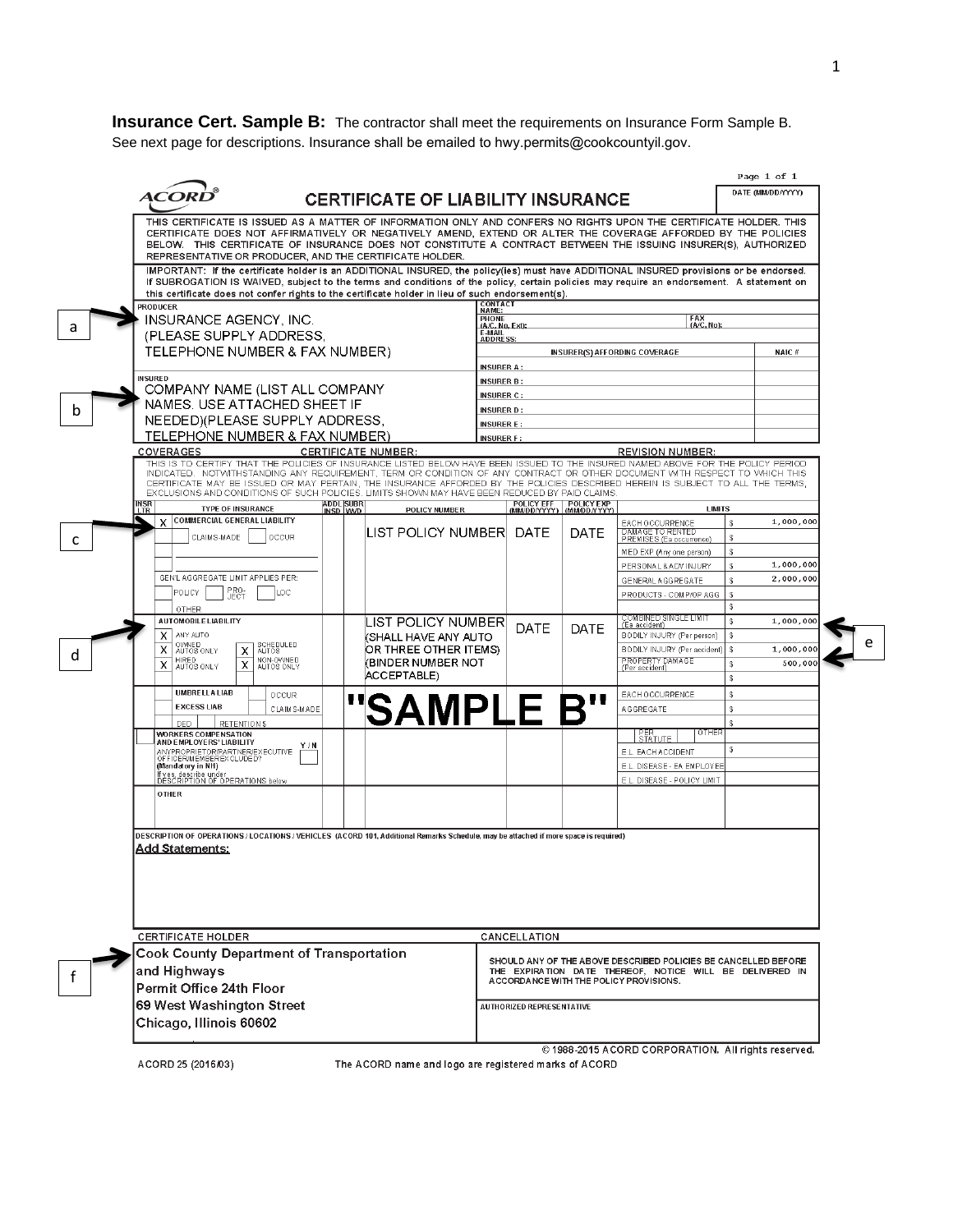## **Descriptions**

- a. Insurance coverage shall be with insurance companies licensed to do business in the State of Illinois and are subject to approval by the Cook County Department of Transportation and Highways Permit Division. Company and/or Insurance Companies shall notify this office when there is a change of address for the Insurance Company, and/or change of Insurance Company.
- b. Company shall notify this office when there is a change of address. List all company names. Use attached sheet if needed.
- c. General Liability: Check appropriate box, list policy number, list effective date, list expiration date and shall meet the minimum limits on the right side of the page.
- d. Automobile Liability: Shall have Any Auto checked or three other boxes checked. If a contractor can only check two boxes and the contractor does not own any vehicles they can submit a letter on company letterhead stating they do not own any vehicles to meet the third requirement.

In addition list policy number, list effective date, list expiration date and shall meet the minimum limits on the right side of the page.

- e. Automobile Liability Bodily Injury and Property Damage can be covered in Automobile Liability Combined Single Limit (ea accident) \$1,000,000 or Bodily Injury (per incident) \$1,000,000 and Property Damage (per incident) \$500,000.
- f. Certificate Holder shall be Cook County Department of Transportation and Highways, Permit Office (24<sup>th</sup> Floor), 69 West Washington Street, Chicago, IL 60602